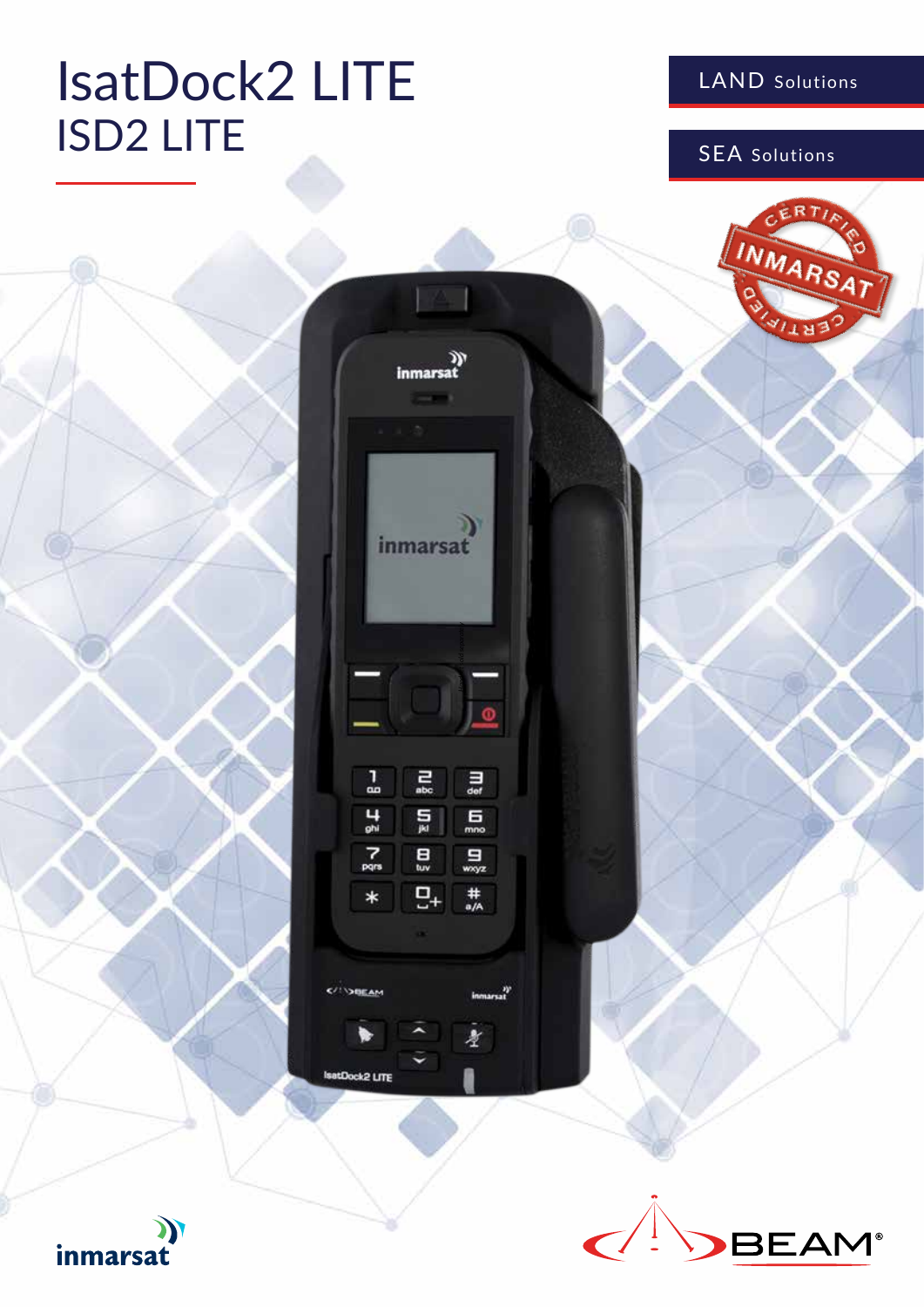### IsatDock2 LITE ISD2 LITE

**BEAM**\*



The Beam IsatDock2 LITE for Inmarsat's IsatPhone 2 handset\* allows for a semi-permanent installation on a variety of applications where easy access to standard voice and data services is required for land and maritime applications.

The IsatDock LITE enables the IsatPhone 2 handset to be always on and ready to receive incoming calls, which can be answered via a Bluetooth accessory or the optional privacy handset. Whilst the handset is docked the Assistance button, Personal Alert and Tracking functionality of the IsatPhone 2 handset is still fully functional.

The IsatPhone 2 handset, fits securely in the dock, its features include phone charging, USB data port, in-built ringer and allows antenna and power to be permanently connected to the dock, ready for use.

The IsatPhone 2 handset is easily inserted and removed by the press of a button on the top of the dock making it very easy to use away from the dock when required.

The IsatDock2 Adapter\*\* has been designed to Insmarsat specifications to enhance docking mechanism for the IsatPhone 2 handset. It ensures no wear and tear on USB or audio connectors and has a dedicated compartment on the dock when not in use.

privacy docking charging ringer (optional)

*\* IsatPhone 2 handset sold separately.*

*\*\* 2 adapters are supplied with every IsatDock2*

#### **KEY FEATURES**

• Slim line compact installation

U U

 $\langle$ <sup>I</sup> $\rangle$ BEAM

- Privacy Handset option (ISD955)
- Voice, SMS and Circuit Switched Data capable
- Tracking and SOS (via the IsatPhone 2 handset)
- USB data interface
- Accessory/Ignition sense
- 10-32V DC power input
- AC Plug pack 110/240 input (optional)
- SMA Connectors Inmarsat Antenna/GPS Antenna
- Bluetooth via Handset
- 2 year repair or replacement warranty
- 100% factory tested

mute usb alert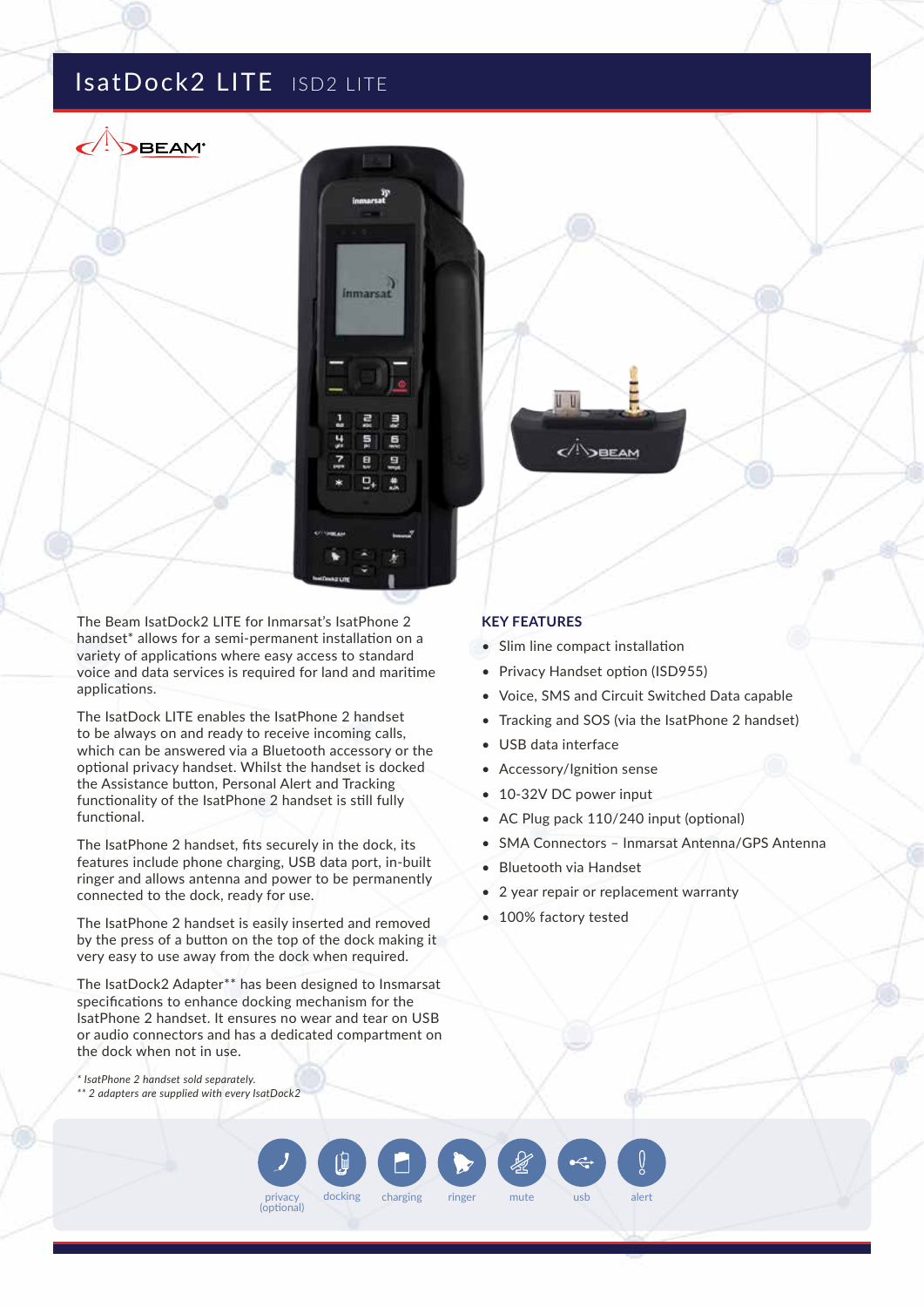# Technical Specifications

| <b>POWER SPECIFICATIONS</b>       |                                               |                   |                      | PHYSICAL SPECIFICATIONS          |                          |  |
|-----------------------------------|-----------------------------------------------|-------------------|----------------------|----------------------------------|--------------------------|--|
| <b>Average Power Consumption</b>  | Current @ 12V                                 | Watts             |                      | <b>Dimensions</b>                | mm                       |  |
| Power w/o IsatPhone 2 handset     | 130 <sub>m</sub> A                            | 1.6W              |                      | Dock                             | 229 x 99 x 76            |  |
| Standby + Charging                | 360mA                                         | 4.3W              |                      | Outer Box                        | 290 x 170 x 190          |  |
| Transmit + Charging               | 875mA                                         | 10.5W             |                      | Weight                           | kgs                      |  |
| Sleep Mode                        | 5 <sub>m</sub> A                              | 60 <sub>m</sub> W |                      | Dock                             | 0.56                     |  |
| Peak Current                      |                                               |                   |                      | Box                              | 1.35                     |  |
|                                   | 3.5A<br>42W<br><b>CERTIFICATIONS</b>          |                   |                      |                                  |                          |  |
| <b>ENVIRONMENT SPECIFICATIONS</b> |                                               |                   |                      | Inmarsat Type Approval           |                          |  |
| <b>Temperature</b>                | Degrees °C                                    | Degrees °F        |                      | <b>EMC Compliance</b>            |                          |  |
| <b>Operating Range</b>            | $-35$ to $+85$                                | $-31$ to $+185$   |                      | <b>FCC</b>                       |                          |  |
| Storage                           | $-20$ to $+70$                                | $-4$ to $+158$    |                      | <b>CE Compliance</b>             |                          |  |
| Battery Charging*                 | $0 to +45$                                    | $32$ to $+113$    |                      | <b>Electrical Safety</b>         |                          |  |
| Humidity                          | $= 75%$ RH                                    |                   |                      | <b>RoHS</b>                      |                          |  |
| <b>CONNECTORS/INTERFACES</b>      |                                               | Industry Canada   |                      |                                  |                          |  |
| Inmarsat Antenna                  |                                               | C-Tick            |                      |                                  |                          |  |
|                                   | <b>TNC-Female</b>                             |                   |                      |                                  | <b>KIT CONTENTS</b>      |  |
| <b>GPS Antenna</b>                | SMA-Female                                    |                   |                      | IsatDock2 LITE                   |                          |  |
| 10-32 VDC                         | 4-way microFit (AC/DC adapter,<br>or DC lead) |                   |                      |                                  | 2 x IsatDock2 Adapters   |  |
| Privacy Handset Port              | RJ9 connector                                 |                   | 10-32 DC Power Cable |                                  |                          |  |
| Configuration / Data              | <b>USB Micro</b>                              |                   |                      | Universal Mounting Bracket (RAM) |                          |  |
|                                   | Status LED, Ringer, Mute,                     |                   |                      | <b>User Manual</b>               |                          |  |
| LEDs/Buttons                      | Up and Down                                   |                   |                      |                                  | <b>Ouick Start Guide</b> |  |

\* It is ideal for the ambient temperature to be approximately 18 degrees below the 45°C upper limit for the handset to charge the battery whilst docked.

## Accessories

| <b>ISD955</b> | Privacy Handset Inmarsat                                | <b>ISD9</b>      |
|---------------|---------------------------------------------------------|------------------|
| <b>ISD951</b> | <b>AC Plug Pack</b>                                     | ISD <sub>9</sub> |
| <b>ISD960</b> | IsatDock2 Adapter                                       | <b>ISD9</b>      |
| <b>ISD700</b> | Fixed/Directional Antenna Passive                       | ISD <sub>9</sub> |
| <b>ISD710</b> | Mast/Pole Marine Antenna Active                         | ISD <sub>9</sub> |
| <b>ISD715</b> | Magnetic Transport Antenna Active                       | ISD <sub>9</sub> |
| <b>ISD720</b> | Bolt Mount Transport Antenna Active                     | ISD <sub>9</sub> |
| <b>ISD932</b> | IsatDock/Oceana SMA/TNC Cable Kit Active - 6m/19.7ft    | ISD <sub>9</sub> |
| <b>ISD933</b> | IsatDock/Oceana SMA/TNC Cable Kit Active - 13m/42.7ft   | ISD <sub>9</sub> |
| <b>ISD934</b> | IsatDock/Oceana SMA/TNC Cable Kit Active - 18.5m/60.9ft | ISD <sub>9</sub> |
| <b>ISD935</b> | IsatDock/Oceana SMA/TNC Cable Kit Active - 31m/101.7ft  | <b>RST</b>       |
|               |                                                         |                  |

| <b>ISD938</b>  | IsatDock/Oceana SMA/TNC Cable Kit Active - 40m/131.2ft  |
|----------------|---------------------------------------------------------|
| <b>ISD942</b>  | IsatDock/Oceana SMA/TNC Cable Kit Active - 50m/164.0ft  |
| <b>ISD943</b>  | IsatDock/Oceana SMA/TNC Cable Kit Active - 60m/196.85ft |
| <b>ISD944</b>  | IsatDock/Oceana SMA/TNC Cable Kit Active - 70m/229.7ft  |
| <b>ISD</b> 945 | IsatDock/Oceana SMA/TNC Cable Kit Active - 80m/262.5ft  |
| <b>ISD946</b>  | IsatDock/Oceana SMA/TNC Cable Kit Active - 90m/295.3ft  |
| <b>ISD947</b>  | IsatDock/Oceana SMA/TNC Cable Kit Active - 100m/320.1ft |
| <b>ISD936</b>  | IsatDock SMA/TNC Cable Kit Passive - 10m/32.8ft         |
| <b>ISD940</b>  | IsatDock SMA/TNC Cable Kit Passive - 40m/131ft          |
| <b>ISD941</b>  | IsatDock SMA/TNC Cable Kit Passive - 50m/164ft          |
| <b>RST060</b>  | <b>UPS Battery Pack</b>                                 |